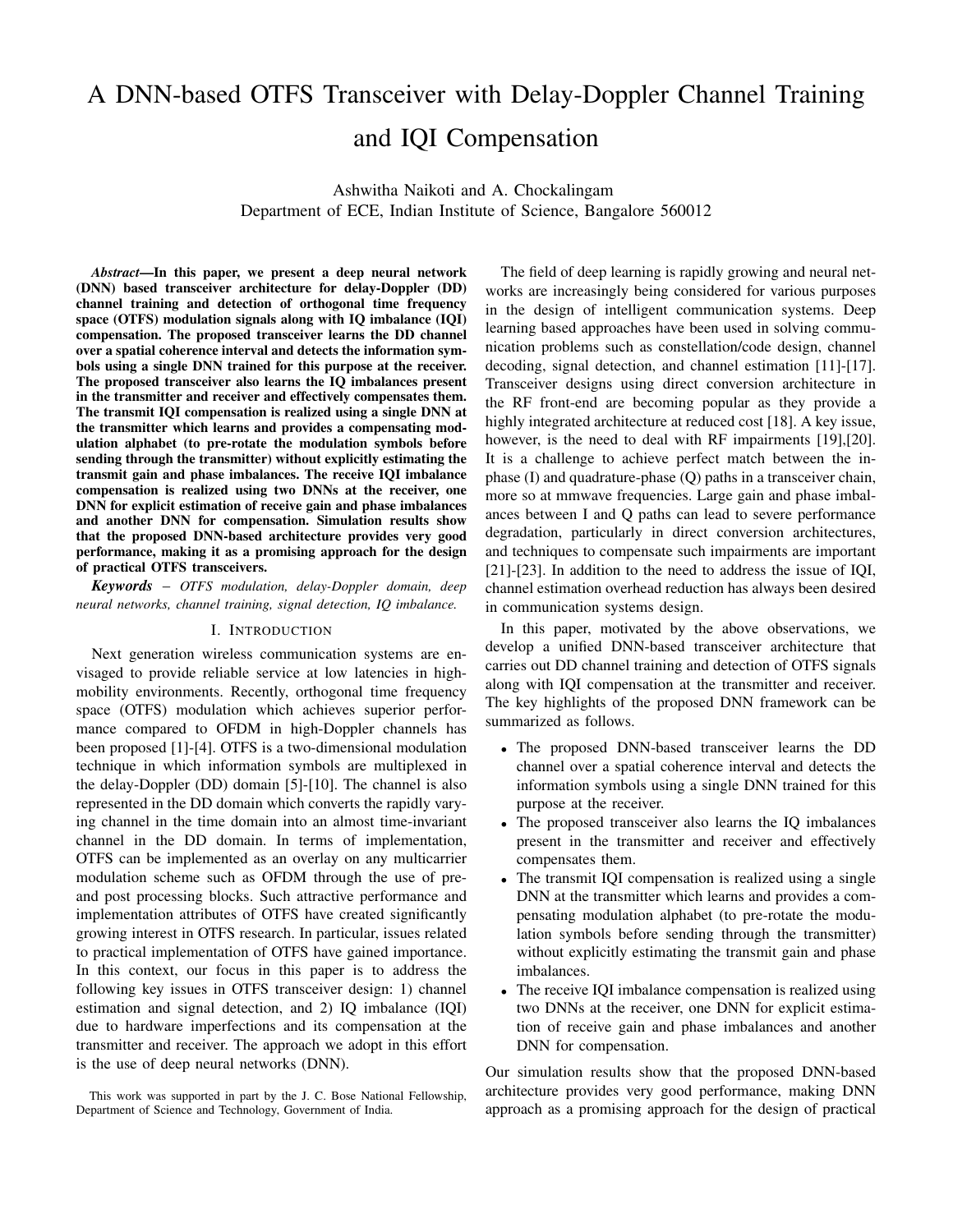

Fig. 1: OTFS modulation scheme.

OTFS transceivers. The rest of the paper is organized as follows. The considered OTFS system model in the presence of transmit and receive IQ imbalance is presented in Sec. II. The proposed DNN architectures are presented in Sec. III. Simulation results and discussions are presented in Sec. IV. Conclusions are presented in Sec. V.

## II. OTFS SYSTEM MODEL

In this section, we introduce the OTFS system model and the vectorized input-output relation in the presence of IQ imbalance at transmitter and receiver. The block diagram of OTFS modulation is shown in Fig. 1.

# *A. OTFS modulation*

The OTFS transmitter multiplexes NM information symbols from a modulation alphabet A, denoted by  $x[k, l], k =$ 0,  $N \t1, l = 0, \t M \t1$  on a  $N \t M$  DD grid. These symbols occupy a bandwidth of  $M$  f and are transmitted in a time duration of NT, where  $f = 1/T$ . The symbols in the DD domain are mapped to the time-frequency (TF) domain by inverse symplectic finite Fourier transform (ISFFT), as

$$
X[n,m] = \frac{1}{MN} \sum_{k=0}^{N-1} \sum_{l=0}^{M-1} x[k,l] e^{j2 \left(\frac{nk}{N} - \frac{ml}{M}\right)}.
$$
 (1)

The above TF domain signal is transformed into a time domain signal  $x(t)$  using Heisenberg transform, as

$$
x(t) = \sum_{n=0}^{N-1} \sum_{m=0}^{M-1} X[n, m] g_{tx}(t \quad n) e^{j2 \quad m \quad f(t - n)}, \quad (2)
$$

where  $g_{tx}(t)$  is the transmit pulse shape. The signal  $x(t)$  is transmitted through a channel having a DD domain response  $h(\tau, \nu)$ , where  $\tau$  and  $\nu$  denote delay and Doppler variables. The received time domain signal  $y(t)$  at the receiver is

$$
y(t) = \int \int h(\tau, \nu) x(t - \tau) e^{j2 - (t - \tau)} d\tau d\nu.
$$
 (3)

The received signal  $y(t)$  is transformed into a TF domain signal using Wigner transform, as

$$
Y[n,m] = A_{g_{rx}}(t,f)|_{t=nT,f=m} \quad f,\tag{4}
$$

$$
A_{g_{rx};y}(t,f)=\int g_{rx}^*(t'-t)y(t)e^{-j2-f(t'-t)}dt',
$$

where  $q_{rx}(t)$  is the receive pulse shape. If  $q_{rx}(t)$  and  $q_{tx}(t)$ satisfy the biorthogonality condition [2], the following equation gives the input-output relation in the TF domain

$$
Y[n,m] = H[n,m]X[n,m] + V[n,m],
$$
 (5)

where  $V[n, m]$  is noise in TF domain and  $H[n, m]$  is

$$
H[n,m] = \int \int h(\tau,\nu)e^{j2n\tau}e^{-j2(\tau+m-\tau)}d\nu d\tau. \quad (6)
$$

Applying symplectic finite Fourier transform (SFFT), the TF signal  $Y[n, m]$  is mapped to the DD domain signal  $y[k, l]$ , as

$$
y[k,l] = \sum_{n=0}^{N-1} \sum_{m=0}^{M-1} Y[n,m] e^{-j2 \left(\frac{nk}{N} - \frac{ml}{M}\right)}.
$$
 (7)

From (1)-(7), the input-output relation can be written as [2]

$$
y[k,l] = \frac{1}{MN} \sum_{l'=0}^{N-1} \sum_{k'=0}^{M-1} x[k',l'] h_W(\frac{k-k'}{NT}, \frac{l}{M} \frac{l'}{f}) + v[k,l],
$$
\n(8)

where  $h_w(\nu, \tau)$  is the circular convolution of the channel response with a windowing function  $w(\nu, \tau)$  and  $h_w(\frac{k-k'}{NT}, \frac{l-l'}{M})$  $\frac{1-r}{M-f}$ ) =  $h_w(\nu, \tau)j = \frac{k-k'}{NT}$ ;  $\frac{1-l'}{M\Delta f}$ . Now, consider a  $P$ -path DD channel with response

$$
h(\tau,\nu)=\sum_{i=1}^P h_i\delta(\tau-\tau_i)\delta(\nu-\nu_i),\qquad(9)
$$

where  $h_i, \tau_i$ , and  $\nu_i$  are the channel gain, delay, and Doppler shift corresponding to the ith path, respectively. We assume  $\tau_i \triangleq \frac{i}{M_f}$  and  $\nu_i \triangleq \frac{i}{N_f}$  where  $\alpha_i, \beta_i$  are integers. For rectangular transmit and receive windowing functions, the input-output relation in (8) can be obtained as [6]:

$$
y[k, l] = \sum_{i=1}^{P} h'_i x[(k - \beta_i)_N, (l - \alpha_i)_M] + v[k, l], \qquad (10)
$$

where  $h'_i = h_i e^{-j2}$  i i such that  $h_i$ s are i.i.d.  $CN(0, 1/P)$ . The above input-output relationship can be vectorized as [4]

$$
y = Hx + v, \tag{11}
$$

where  $x \nightharpoonup C^{MN \times 1}$  is the transmitted vector,  $y \nightharpoonup C^{MN \times 1}$ is the received vector,  $\mathbf{v} \nightharpoonup \mathbb{C}^{MN \times 1}$  is the noise vector, and  $H \supseteq C^{MN \times MN}$  is the DD domain effective channel matrix. The element  $x[k, l]$  in the DD grid is the  $(k + Nl)$ th element in x,  $k = 0$ , ,  $N = 1$ ,  $l = 0$ , ,  $M = 1$ .

## *B. OTFS system model with IQI*

The IQ imbalance in transceivers is modeled using two parameters, namely, gain imbalance  $(-G)$  and phase imbalance  $(\phi)$  between the I-arm and Q-arm.

*Transmitter IQI*: Consider a transmit RF chain which is impaired by IQI. Let  $G_T$  and  $\phi_T$  denote the gain and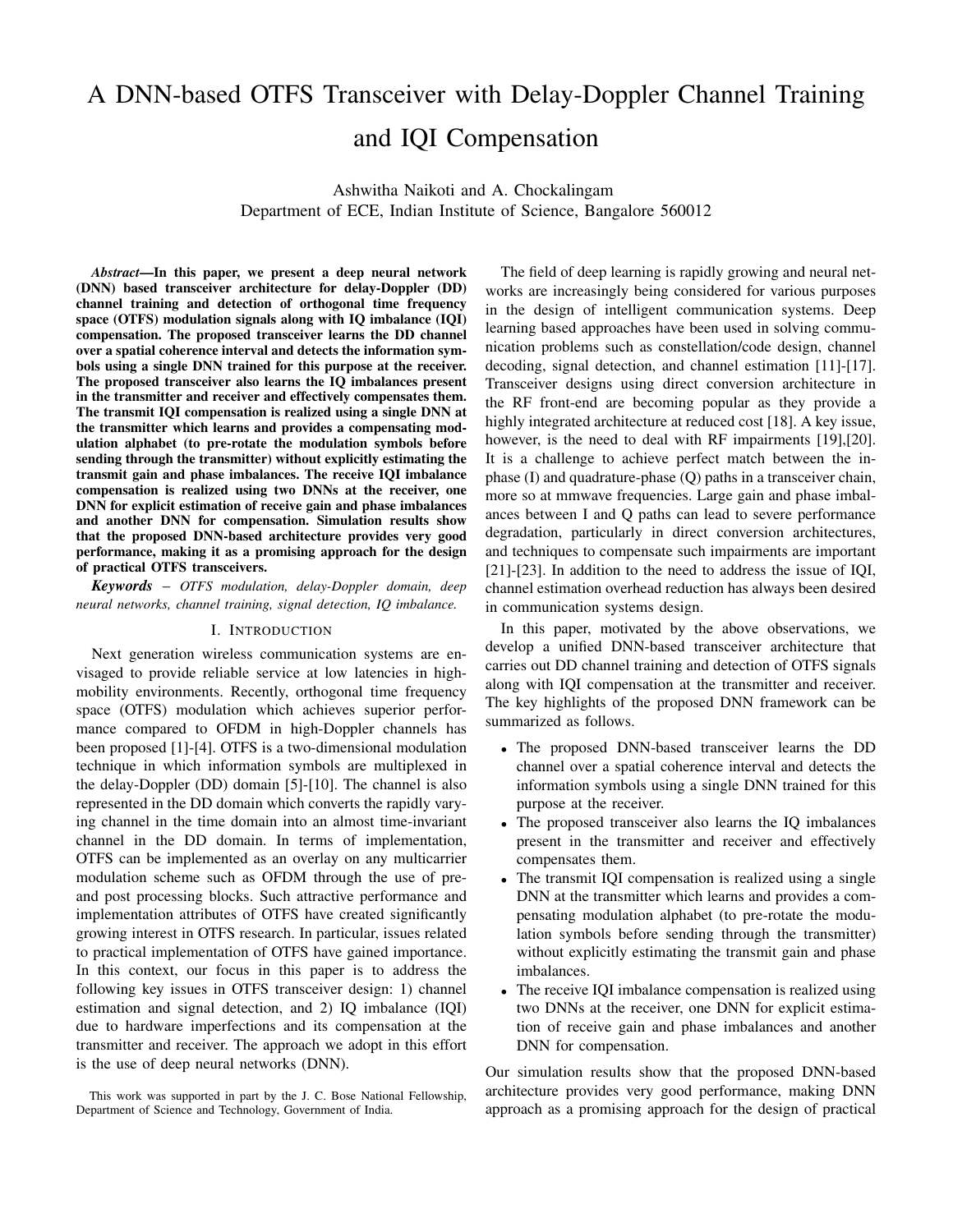

Fig. 2: Proposed DNN-based OTFS transceiver architecture.

phase imbalances, respectively, at the transmitter. The transmit vector with IQI can be written as [19],[20]

$$
\mathbf{x}_{I\,Q} = \alpha_T \mathbf{x} + \beta_T \mathbf{x}^*,\tag{12}
$$

where  $\alpha_T = \frac{1}{2} \left[ \cos(\frac{-T}{2}) + j \frac{G_T}{2} \sin(\frac{-T}{2}) \right], \ \beta_T =$  $\frac{1}{2} \left[ \frac{G_T}{2} \cos(\frac{\tau}{2}) \right]$  j sin( $\frac{\tau}{2}$ ), x is the ideal OTFS transmit vector (without Tx IQI) and  $x^*$ , its conjugate, is the image signal. The received vector, assuming an ideal RF chain at the receiver (without Rx IQI) is given by

$$
y = Hx_{IQ} + v. \tag{13}
$$

*Receiver IQI:* Now, consider that the receiver RF chain is also impaired by IQI. Let  $G_R$  and  $\phi_R$  denote the gain and phase imbalances, respectively, at the receiver. The received vector in the presence of receiver IQI can then be written as

$$
\mathbf{y}_{IO} = \alpha_R \mathbf{y} + \beta_R \mathbf{y}^*,\tag{14}
$$

where  $\alpha_R = \frac{1}{2} \left[ \cos(-\frac{R}{2}) + j \frac{G_R}{2} \sin(-\frac{R}{2}) \right], \ \beta_R =$  $\frac{1}{2} \left[ \frac{G_R}{2} \cos(\frac{R}{2}) \right]$  j sin( $\left( \frac{R}{2} \right)$ ), y is the received signal in the absence of receiver IQI and  $y^*$  is the image signal. It is noted that  $\alpha_R = 1$  and  $\beta_R = 0$  in the absence of Rx IQI. Likewise,  $\alpha_T = 1$  and  $\beta_T = 0$  in the absence of Tx IQI. In the presence of IQI, the image signal causes interference to the desired signal resulting in degraded performance.

## III. PROPOSED DNN-BASED OTFS TRANSCEIVER

In this section, we present the proposed DNN-based OTFS transceiver which performs the following tasks:  $i$ ) IQI compensation at the transmitter,  $ii)$  IOI compensation at the receiver, and *iii*) channel training and detection at the receiver. The proposed transceiver architecture is shown in Fig. 2.

## *A. Tx IQI compensation*

The Tx IQI compensation is carried out by DNN-1 in Fig. 2, which is a fully-connected DNN with  $2/\lambda$  input neurons and  $2/\lambda$  output neurons, where  $/\lambda$  is the size of the alphabet A. The alphabet  $\wedge$  is given as input to the Tx IQI model in (12) which generates the alphabet affected by Tx IQI (denoted by  $A_{iq}$ ). The DNN takes the real and imaginary parts of  $A_{iq}$  and training data as input and generates a compensating alphabet (denoted by  $A_{\text{comp}}$ ), which is fed to the transmit chain. The transmit chain maps  $\land$  to  $\land_{\text{comp}}$  and sends the symbols from  $A_{\text{comp}}$  through the chain. This ensures that the alphabet symbols at the transmitter output are pre-compensated and the effect of IQI is nullified. The data used for training the DNN is multiple realizations of  $(A'_{iq}, A'_{comp})$  pairs, where  $A'_{iq}$ s are generated using the Tx IQI model for different (  $G_T$ ,  $\phi_T$ ) values, and  $A'_{\text{comp}}$ s are obtained using the compensation model, given by

$$
\begin{bmatrix} A'_{\text{comp}} \\ A'^{*}_{\text{comp}} \end{bmatrix} = \begin{bmatrix} \alpha \tau & \beta \tau \\ \beta \tau & \alpha \tau \end{bmatrix}^{-1} \begin{bmatrix} A \\ A^* \end{bmatrix} . \tag{15}
$$

# *B. Rx IQI compensation*

At the receiver, Rx IQI compensation is done using two DNNs, namely, DNN-2 and DNN-3, as shown in Fig. 2. DNN-2 is a fully connected DNN with  $2/\lambda$  input neurons and 2 output neurons meant for estimating the gain and phase imbalances. DNN-3 is also a fully connected network with  $2MN$  input neurons and  $2MN$  output neurons meant for compensating the imbalances. In DNN-2, the Rx IQI impaired alphabet vector (denoted by  $s_{iq}$ ) is generated by using A (e.g., BPSK) in the IQI model in (14). It takes the real and imaginary parts of  $s_{iq}$  and training data as input and gives the estimated values of gain and phase imbalances (denoted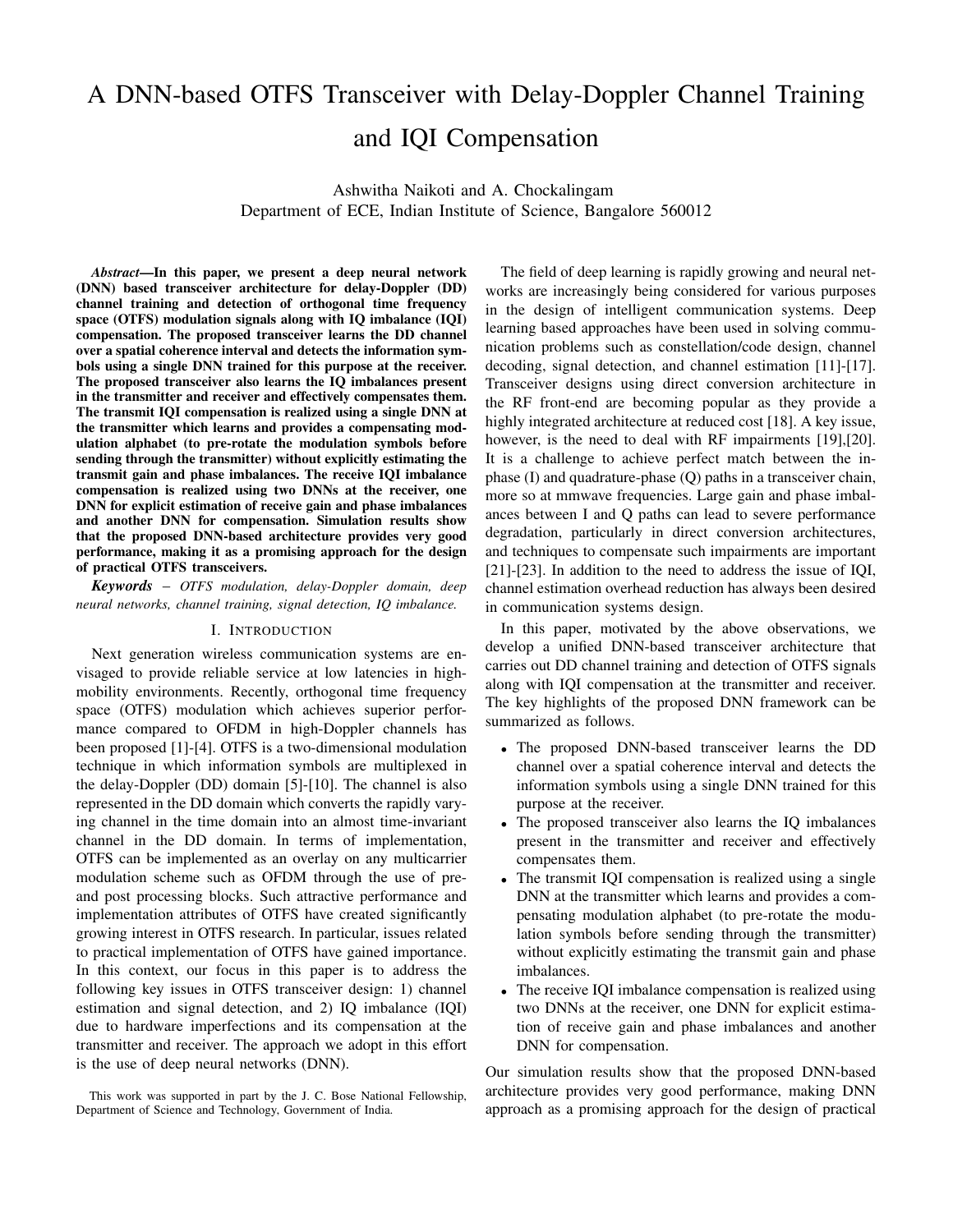by  $\hat{G}_R$  and  $\hat{\phi}_R$ , respectively) as the output. The data used for training DNN-2 is multiple realizations of  $(s'_{iq}, e'_{est})$ pairs, where  $\mathbf{e}'_{est} = \begin{bmatrix} G_{\mathcal{R}} & \phi_{\mathcal{R}} \end{bmatrix}$  and  $\mathbf{s}'_{ig}$  are obtained using different (  $G_R$ ,  $\phi_R$ ) values in (14). The estimated  $G_R$ and  $\phi_R$  obtained from DNN-2 are subsequently used for training DNN-3 meant for Rx IQI compensation. In DNN-3, the received signal vector y is given as input to the Rx IQI model in (14) which generates the received vector affected by IQI (denoted by  $y_{iq}$ ). It takes the real and imaginary parts of yiq and training data as input and generates a compensated received vector  $y_{\text{comp}}$ , which is expected to be same as the vector y received in the absence of Rx IQI. The Rx IQI compensated vector  $y_{\text{comp}}$  is subsequently used for signal detection in DNN-4. The training data for DNN-3 consists of multiple realizations of  $(\mathbf{y}'_{iq}, \mathbf{g}'_{est})$  pairs where  $\mathbf{g}'_{est} = [G_R; \phi_R]$  and  $y'_{iq}$ s are generated according to (14).

#### *C. Channel training and detection*

The task of channel training and detection is carried out by DNN-4 in Fig. 2, which is a fully-connected DNN with  $4MN$ input neurons and  $MN$  output neurons. The input to the DNN consists of two OTFS frames. The first frame is a pilot frame consisting of pilot symbol(s) and the second frame is a data frame consisting of information symbols. The DD channel is considered to be constant over these two frames. The pilot frame is assumed to consist of one pilot symbol at a fixed pilot location in the DD grid. At the receiver, these two frames are vectorized to form the input to the DNN as  $y = [y_p, y_d]$ , where  $y_p$  and  $y_d$  are the received vectors corresponding to the pilot frame and the data frame, respectively. The same pilot frame is used for all the data frames in a spatial coherence interval. The DNN takes the real and imaginary parts of the vector y as input and recovers the information bits in the data frame. The training data for the DNN consists of multiple realizations of  $(y', x')$  pairs, where  $x'$ s are pseudo-randomly generated transmit vectors, and  $y$ 's are obtained using  $(11)$  for different realizations of DD channel coefficients.

## IV. SIMULATION RESULTS

In this section, we first present the simulated bit error rate (BER) performance of OTFS in the presence of IQI and compare it with that of OFDM. We then illustrate the efficiency of the proposed IQI compensating DNN architectures in mitigating the effects of IQI at the transmitter and receiver. Next, we present the performance of channel training and detection DNN and compare it with those of ML detection and MMSE detection using impulse based channel estimation. Finally, we present the combined performance of all the four DNNs in the presence of both Tx and Rx IQI.

We consider the OTFS system parameters listed in Table I for all the simulations.

## *A. BER performance of OTFS and OFDM with IQI*

Here, the effect of Tx IQI (assuming ideal receiver) and Rx IQI (assuming ideal transmitter) on OTFS is analyzed. Figure 3 shows the BER performance comparison between OTFS and

| <b>Parameter</b>               | Value                                                                                         |
|--------------------------------|-----------------------------------------------------------------------------------------------|
| Frame size $(M; N)$            | (4:4)                                                                                         |
| Carrier frequency (GHz)        |                                                                                               |
| Subcarrier spacing (kHz)       | 3:75                                                                                          |
| No. of DD channel paths $(P)$  |                                                                                               |
| Delay-Doppler profile $(j, j)$ | $(0; \frac{1}{NT});(\frac{1}{M\Delta f}, \frac{1}{NT}),$                                      |
|                                | $\left(\frac{2}{M\Delta f},\frac{1}{NT}\right),\left(\frac{3}{M\Delta f},\frac{1}{NT}\right)$ |
| Delay power profile            | <b>Uniform</b>                                                                                |

# TABLE I: OTFS system parameters.

OFDM as a function of IQI parameters  $G$  and  $\phi$  at the transmitter and receiver. The gain imbalance  $G$  is varied by considering  $\phi = 0$ . Similarly,  $\phi$  is varied by fixing the value of  $G$  at 0. The signal-to-noise ratio (SNR) considered is 12 dB. It can be seen that BER performance of OTFS is better compared to OFDM in the presence of Tx IQI and Rx IQI. In case of OTFS, the BER is in the order of 10−<sup>3</sup> while it is in the order of  $10^{-2}$  in OFDM. OTFS is more resilient to IQI when  $G \ncong [0, 0.3]$  and  $\phi \ncong [0^\circ, 20^\circ]$ . Though OTFS becomes less sensitive to IQ imbalance for high values of gain and phase imbalances, its BER is still better than that of OFDM.

#### *B. Tx IQI compensation*

Here, we consider the Tx IQI compensation performance of DNN-1 assuming that the receiver RF chain is ideal. Table II shows the parameters used in DNN-1 for BPSK, 4- QAM, and 16-QAM. The DNN-1 for 4-QAM has five layers with one input layer, three hidden layers, and one output layer. The activation function used for hidden layers is Tanh activation. Linear activation function is used for the output layer so that the real-valued output is not confined between any range. Predicting a real-valued output is a regression problem and mean-squared error loss function is chosen because it is sensitive to large deviations and minimizes the average squared difference between the DNN output and the expected output. The DNN-1 architecture for 4-QAM is as follows.

*DNN-1 for 4-QAM: Input* ! *8* ! *Tanh* ! *64* ! *Tanh* ! *32* ! *Tanh* ! *16* ! *Tanh* ! *8* ! *Linear.*

In Fig. 4, we illustrate the effectiveness of the Tx IQI compensation achieved by DNN-1. It shows the ideal 4- QAM alphabet A, the Tx IQI impaired alphabet  $A_{iq}$ , the compensating alphabet  $A_{\text{comp}}$ , and the transmit alphabet  $A_{\text{tx}}$  for  $G_T = 0.4$  and  $\phi_T = 40^\circ$ . From Fig. 4, it can be seen that

the transmitted symbols after compensation are almost same as the corresponding symbols from the ideal alphabet A. This shows that the DNN-1 is effective in compensating the Tx IQI. This effectiveness translates into very good BER performance as shown in Fig. 5. Figure 5 shows three BER plots as a function of SNR for the following three cases: 1) ideal Tx with no IQI, 2) Tx with IQI and with no IQI compensation, and 3) Tx with IQI and with proposed IQI compensation. The symbols are detected using MMSE detection. It can be seen that, though Tx IQI significantly degrades the BER performance, the performance achieved by the proposed Tx IQI compensation using DNN-1 is almost the same as the ideal BER performance achieved in the absence of IQI.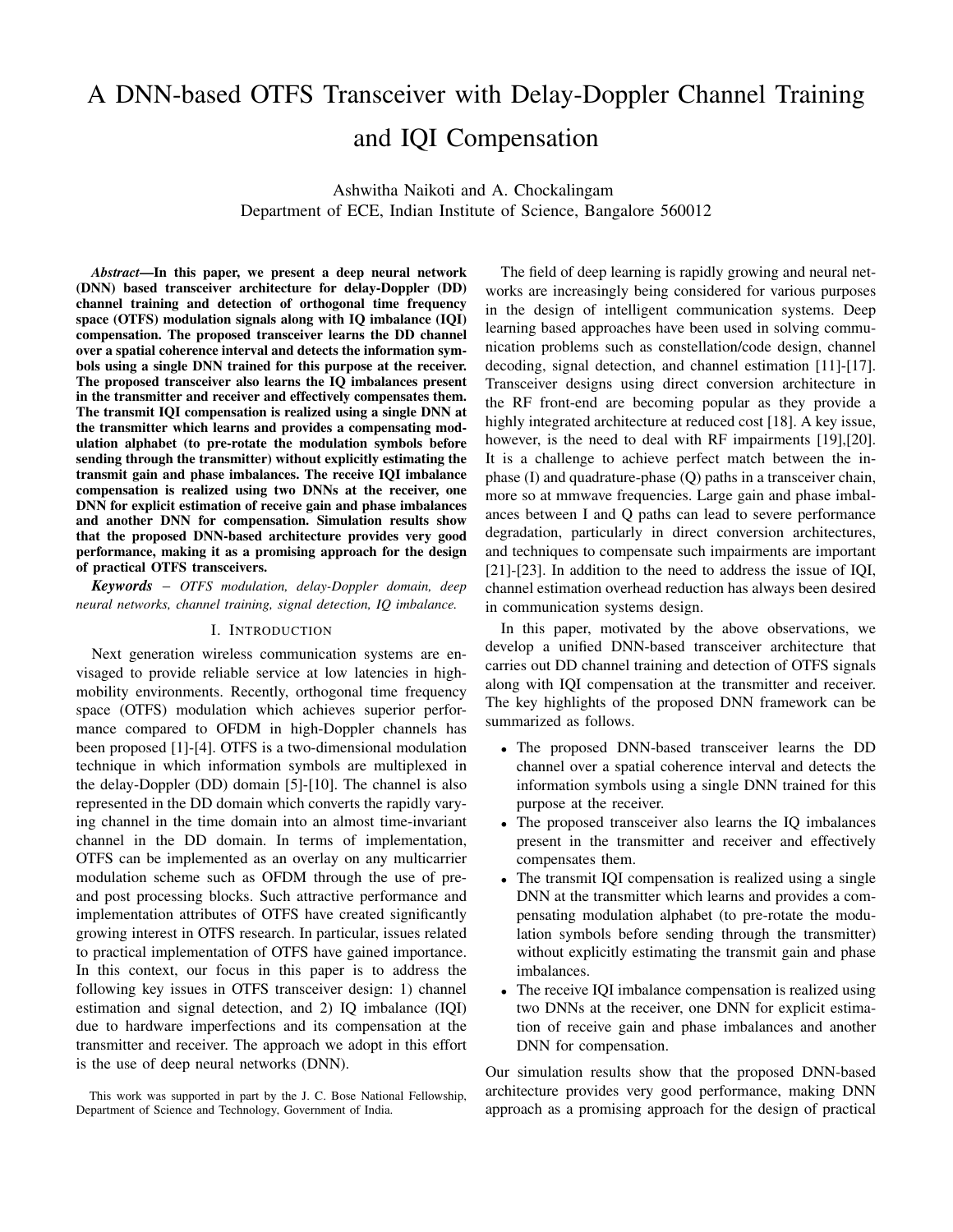

Fig. 3: Sensitivity of OTFS and OFDM to Tx and Rx IQI.

| Parameters               | <b>BPSK-DNN</b> | 40AM-DNN   | 160AM-DNN   |
|--------------------------|-----------------|------------|-------------|
| No. of input neurons     | $2jAj = 4$      | $2iAj = 8$ | $2iAi = 32$ |
| No. of output neurons    | $2jAj = 4$      | $2iAi = 8$ | $2jAj = 32$ |
| No. of hidden layers     |                 |            |             |
| Hidden layer activation  | Tanh            | Tanh       | Tanh        |
| Output layer activation  | Linear          | Linear     | Linear      |
| Optimization             | Adam            | Adam       | Adam        |
| Loss function            | <b>MSE</b>      | <b>MSE</b> | MSE         |
| No. of training examples | 1000            | 1000       | 1000        |
| No. of epochs            | 5000            | 5000       | 5000        |
| Batch size               |                 |            |             |

TABLE II: Parameters of Tx IQI compensation DNN-1.



Fig. 4: Illustration of ideal 4-QAM alphabet (A), Tx IQI impaired alphabet  $(A_{iq})$ , compensating alphabet  $(A_{comp})$ , and transmit alphabet  $(A_{tx})$  in DNN-1 for  $G = 0.4$ ,  $\phi = 40^\circ$ .



Fig. 5: BER performance of OTFS with Tx IQI compensation using DNN-1 for 4-QAM.

A similar restoration of BER performance is achieved by DNN-1 in the case of BPSK and 16-QAM as well, as can be seen in Fig. 6. ML and MMSE detection are used for BPSK and 16-QAM, respectively. The DNN architectures used for BPSK and 16-QAM are as follows.

*DNN-1 for BPSK: Input* ! *4* ! *Tanh* ! *64* ! *Tanh* ! *32* ! *Tanh* ! *16* ! *Tanh* ! *8* ! *Tanh* ! *4* ! *Linear. DNN-1 for 16-QAM: Input* ! *32* ! *Tanh* ! *256* ! *Tanh* ! *128* ! *Tanh* ! *64* ! *Tanh* ! *32* ! *Linear.*

From both Figs. 5 and 6, we observe that the proposed DNN-1 has effectively nullified the effect of Tx IQI and achieved near-ideal performance.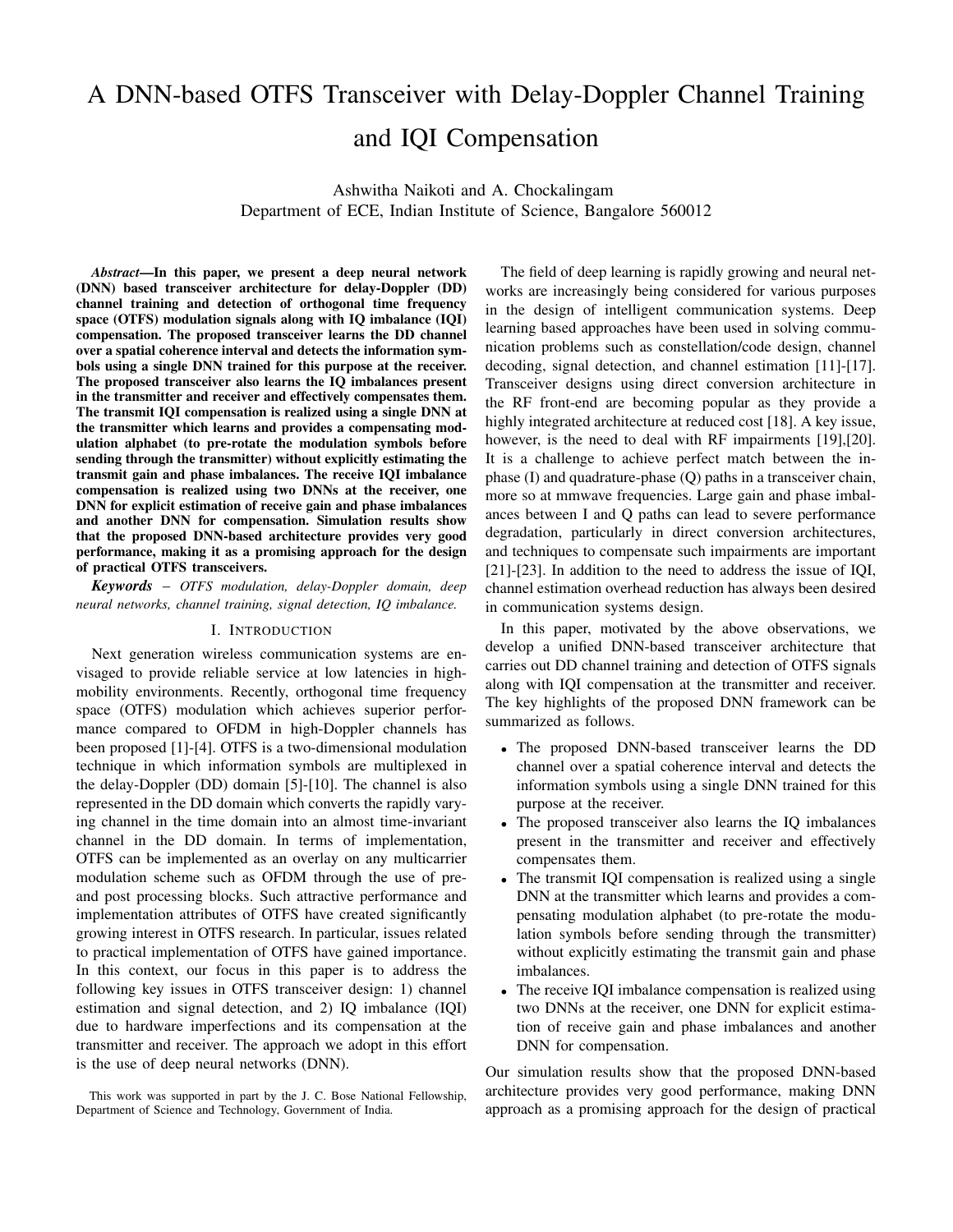

Fig. 6: BER performance of OTFS with Tx IQI compensation using DNN-1 for BPSK and 16-QAM.

## *C. Rx IQI compensation*

Here, we consider the performance of DNN-2 and DNN-3 for the estimation and compensation of Rx IQI in the absence of Tx IQI. First, the Rx IQI parameters,  $\hat{G}_R$  and  $\hat{\phi}_R$ , are estimated using DNN-2 using a test alphabet A as the input. The DNN-3 is trained separately for BPSK, 4-QAM, and 16-QAM alphabets. The IQ impaired received vector at the receiver is passed through DNN-3 and the output obtained is used for detection using conventional methods like ML detection and MMSE detection. Table III shows the parameters used in DNN-2 and DNN-3. The DNN-2 and DNN-3 architectures used are as follows.

*DNN-2: Input* ! *4* ! *Tanh* ! *8* ! *Tanh* ! *2* ! *Linear. DNN-3: Input* ! *32* ! *Tanh* ! *64* ! *Tanh* ! *32* ! *Linear.*

| Parameters               | $DNN-2$    | $DNN-3$    |
|--------------------------|------------|------------|
| No. of input neurons     | $2iAj = 4$ | $2MN = 32$ |
| No. of output neurons    | 2          | $2MN = 32$ |
| No. of hidden layers     |            |            |
| Hidden layer activation  | Tanh       | Tanh       |
| Output layer activation  | Linear     | Linear     |
| Optimization             | Adam       | Adam       |
| Loss function            | <b>MSE</b> | <b>MSE</b> |
| No. of training examples | 1000       | 50000      |
| No. of epochs            | 500        | 500        |
| Batch size               | 5          | 50         |

TABLE III: Parameters of Rx IQI DNN-2 and DNN-3.

Figures 7(a), (b), and (c) show the combined BER performance of DNN-2 and DNN-3 for BPSK, 4-QAM and 16- QAM, respectively. The values of gain and phase imbalances considered are  $G_R = 0.4$  and  $\phi_R = 40^\circ$ . In all the three cases, it can be seen that the performance achieved by the proposed DNN-2 and DNN-3 in the presence of Rx IQI is almost same as the BER performance of an ideal transceiver without IQI. This shows that the proposed Rx IQI DNNs are able to nullify the degrading effects caused by Rx IQI.

## *D. Channel training and detection*

Here, we demonstrate the performance of DNN-4 for channel training and detection in OTFS and compare it with the

| Parameters               | $DNN-4$        |
|--------------------------|----------------|
|                          |                |
| No. of input neurons     | $4MN = 64$     |
| No. of output neurons    | $MN = 16$      |
| No. of hidden layers     | $\mathfrak{D}$ |
| Hidden layer activation  | ReLU           |
| Output layer activation  | Sigmoid        |
| Training data SNR        | 10dB           |
| Training pilot SNR       | 10dB           |
| Optimization             | Adam           |
| <b>Loss function</b>     | <b>MSE</b>     |
| No. of training examples | 200000         |
| No. of epochs            | 500            |
| Batch size               | 500            |

TABLE IV: Parameters of channel training and detection DNN-4.

performance of conventional methods in terms of BER. An OTFS system with  $M = N = 4$  and BPSK is considered. The DNN-4 has four layers. The hidden layers use ReLU activation and the output layer uses Sigmoid activation. The output of the DNN has values in the interval [0,1] due to the Sigmoid activation at the output layer. The transmitted bits are recovered by thresholding the output at 0.5. Table IV shows the parameters used in DNN-4. The architecture used in DNN-4 is as follows.

*DNN-4: Input* ! *64* ! *ReLU* ! *256* ! *ReLU* ! *64* ! *ReLU* ! *16* ! *Sigmoid.*

Figure 8 shows the BER performance of DNN-4 as a function of pilot SNR  $(SNR_p)$ . The BER is computed at a data SNR ( $SNR_d$ ) of 10 dB. The DNN-4 is trained at  $SNR_p = 10$ dB and  $SNR_d = 10$  dB. The DNN-4 once trained can be used over a spatial coherence interval. The performance of DNN-4 is compared with the BER performance of ML detection and MMSE detection which use the channel estimated using impulse based channel estimation [9]. The BER with perfect channel knowledge is also shown for comparison. It can be seen that DNN-4 performs better than the other methods at pilot SNR lower than 20 dB. Beyond that, it performs worse than ML detection but performs slightly better than MMSE detection. Also, it can be noticed that the DNN trained at a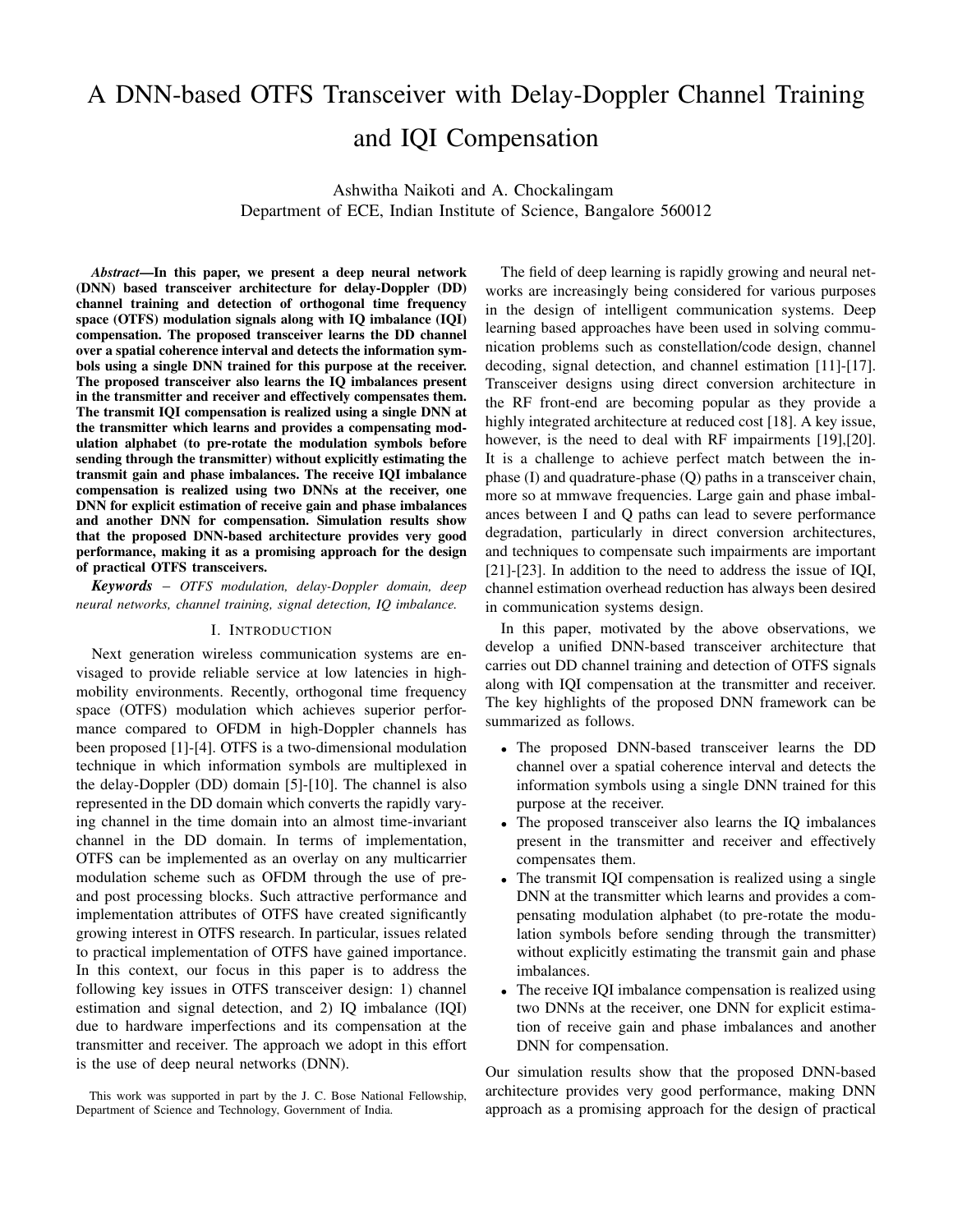

Fig. 7: BER performance of OTFS with Rx IQI estimation and compensation DNN-2 and DNN-3 for BPSK, 4-QAM, and 16-QAM.



Fig. 8: BER performance of DNN-4 as a function of pilot SNR.

particular pilot SNR performs well when tested at a different pilot SNR.

## *E. Combined performance all DNNs*

Finally, in Fig. 9 we show the BER performance of OTFS using the complete DNN-based transceiver architecture in Fig. 2 with Tx & Rx IQI compensation and DD channel training/detection. After IQI compensation using DNN-1, DNN-2, and DNN-3, BER is compared between  $i$ ) impulse based channel estimation and ML detection, ii) impulse based channel estimation and MMSE detection, and iii) DNN-based channel training and detection using DNN-4. The performance of ML detection with perfect channel knowledge is also shown. The comparison is done at  $SNR_p = 10$  dB, 20 dB, 30 dB. It can be seen that, when the pilot SNR is small, both ML detection and MMSE detection methods show degradation in the BER performance due to increased error in the impulse based estimation of the channel coefficients. The DNN based detection outperforms the other detection methods at  $SNR_p = 10$  dB and  $SNR_p = 20$  dB because of effective channel training. At  $SNR_p = 30$  dB, ML detection with impulse based estimation gives the best performance. Also, the performance of DNN-4 is comparable to that of MMSE detection with impulse based channel estimation.

## V. CONCLUSION

We proposed an integrated DNN-based OTFS architecture to carry out DD channel training, detection, and IQI compensation tasks in OTFS transceivers. The proposed transceiver used a single DNN at the receiver to learn the DD channel over a spatial coherence interval and also detect the information symbols in an OTFS frame. The proposed transceiver also learnt the IQ imbalances effectively and compensated them. The Tx IQI compensation DNN at the transmitter learnt and provided a compensating modulation alphabet to pre-rotate the modulation symbols before sending through the transmitter. The Rx IQI imbalance compensation was realized using two DNNs at the receiver, one DNN for explicit estimation of receive gain and phase imbalances and another DNN for compensation. Simulation results showed very good performance for the proposed DNN-based OTFS transceiver suggesting that the DNN-based approach is attractive for the design of practical transceivers.

#### **REFERENCES**

- [1] R. Hadani et al., "Orthogonal time frequency space modulation," in *Proc. IEEE WCNC'2017*, Mar. 2017, pp. 1-6.
- [2] R. Hadani et al., "Orthogonal time frequency space modulation," available online: arXiv:1808.00519v1 [cs.IT] 1 Aug 2008.
- [3] G. D. Surabhi, R. M. Augustine, and A. Chockalingam, "On the diversity of uncoded OTFS modulation in doubly-dispersive channels," *IEEE Trans. Wireless Commun.*, vol. 18, no. 6, pp. 3049-3063, Jun. 2019.
- [4] F. Wiffen, L. Sayer, M. Z. Bocus, A. Doufexi, and A. Nix, "Comparison of OTFS and OFDM in ray launched sub-6 GHz and mmWave line-ofsight mobility channels," in *Proc. IEEE PIMRC'2018*, Sep. 2018, pp. 73-79.
- [5] S. K. Mohammed, "Derivation of OTFS modulation from first principles," *IEEE Trans. Veh. Tech.*, early access in IEEE Xplore, DOI: 10.1109/TVT.2021.3069913, 31 Mar. 2021.
- [6] P. Raviteja, K. T. Phan, Y. Hong, and E. Viterbo, "Interference cancellation and iterative detection for orthogonal time frequency space modulation," *IEEE Trans. Wireless Commun.*, vol. 17, no. 10, pp. 6501- 6515, Oct. 2018.
- [7] K. R. Murali and A. Chockalingam, "On OTFS modulation for high-Doppler fading channels," in *Proc. ITA'2018*, Feb. 2018, pp. 1-10.